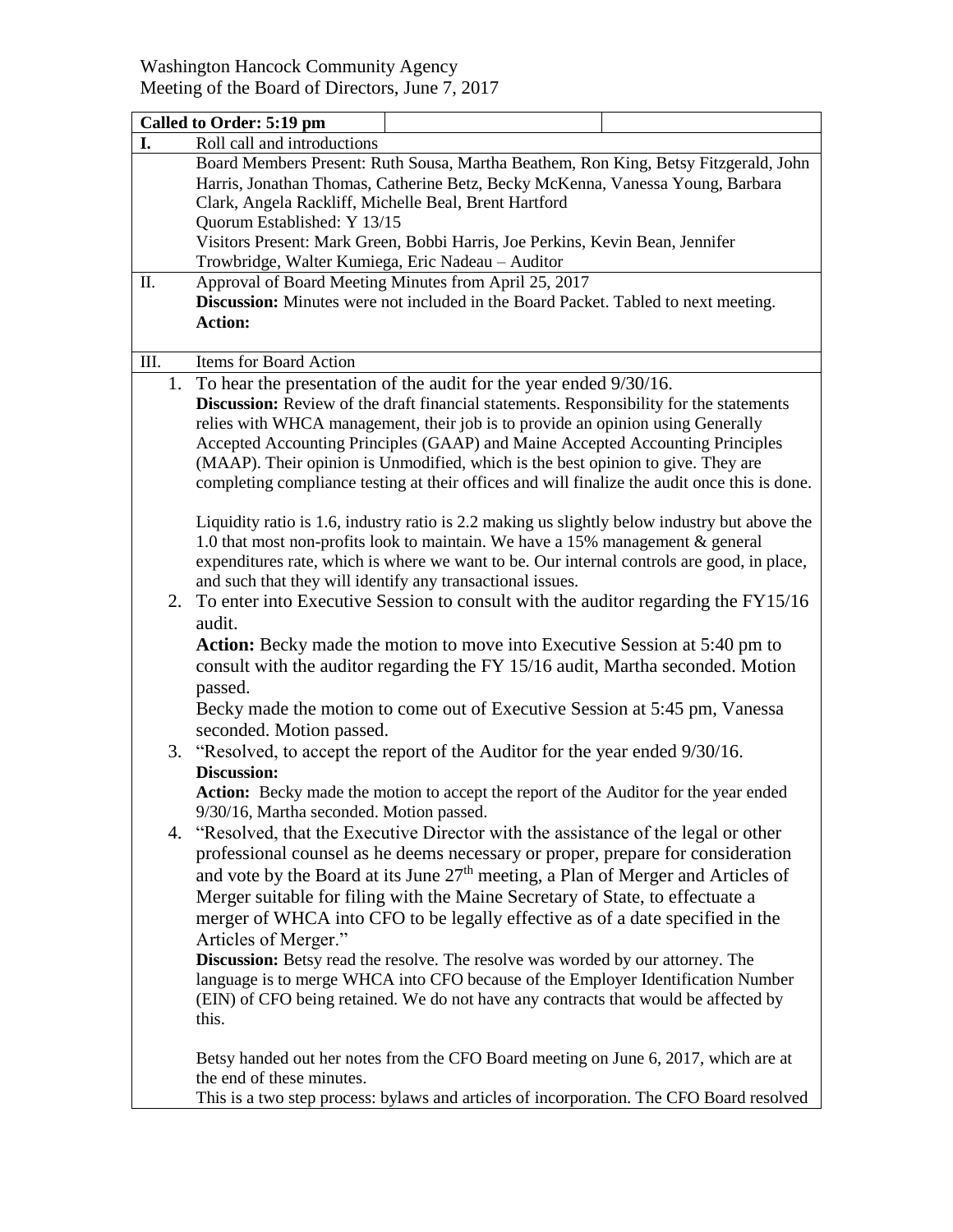to use CFOs articles of incorporation. This is necessary for the Head Start contract. Betsy appreciates the hard work from the Senior Staff of WHCA. Grant is the current Interim ED of CFO; voted to appoint Mark Interim ED of CFO, with a transition plan to be put in place in July.

We still have to work out Board terms. It's a brand new Board so terms can start over.

Is someone going to lose their job? The Executive Director of CFO has already left, and they have an Interim Director. They have to do the same downsizing we had to do a few years ago, so some people will lose their job, and there will be some adjustments in the Administrative staff. Program staff will not be affected by the merger.

Where does the money come from for the additional costs due to merger? They tried to think of costs that the agencies already pay, as well as the costs associated with the merger such as media. Kevin thinks roughly \$80K, to include IT, some legal costs, media blitz, etc. These costs will be capitalized; we are looking at it from the point of view of one organization. The savings identified are savings to the contracts. Overall there will be \$110K savings that will either drop down to Unrestricted or will benefit the programs and clients we serve. We have spoken with the CF Adams Trust and the Maine Community Foundation about possible grant funds to assist with the expenses. Looking at our cash, will we be able to cover the outflow that will take 5 years to recover? We are concerned with cash, which will come into play when looking at capitalizing. This is the first year in 3 years that WHCA has not drawn from our line of credit. We are in decent standing with cash and do have the line of credit if needed. Our concerns with ARs are mainly with MaineHousing, but this seems to be getting resolved.

How long will it take to cut over to the new organization? The five year timeframe that has been discussed has to do with discussions with Opportunity Alliance, who explained that it took about 5 years for staff to assimilate and feel like one organization. There is a meeting Friday afternoon (June 9, 2017) to discuss a timeframe for various items. There may be stages depending on the task. It is important to have the employees all cut over right away. Budgets may take longer, as well as the possibility of using two accounting systems for a little while. The thought process is to have it all done within a year. Training and support is critical during the transition period.

Comparison of quick ratio of 3.38 for WHCA and 1.36 for CFO? Can't comment much because it was asked to be put together at the last minute, so not all details are available. The current assets that WHCA has are greater than CFO's; they generally see cash and receivables. CFO did have issues with cash over the past year and had to borrow from their line of credit often. They were top heavy, some of the allocations to programs were heavy for those programs. They received an Early Head Start grant from the state, which indicated they were heavy to that program and needed to cut some staff. Their current ratios are improving.

Possibility of cuts to Early Head Start at the State level? This is a concern, but is one that is common for non-profits. There is a lot of support for all of our programs across the aisle at the State and Federal levels, as they are seen as necessary. Part of the reason for the merger is to diversify wherever we can so that there is more stability in funding. Our fees revenue have increased, allowing us to diversify more which has worked well for us. Yes, we could suffer from cuts but we have adapted over the years to such cuts and have survived.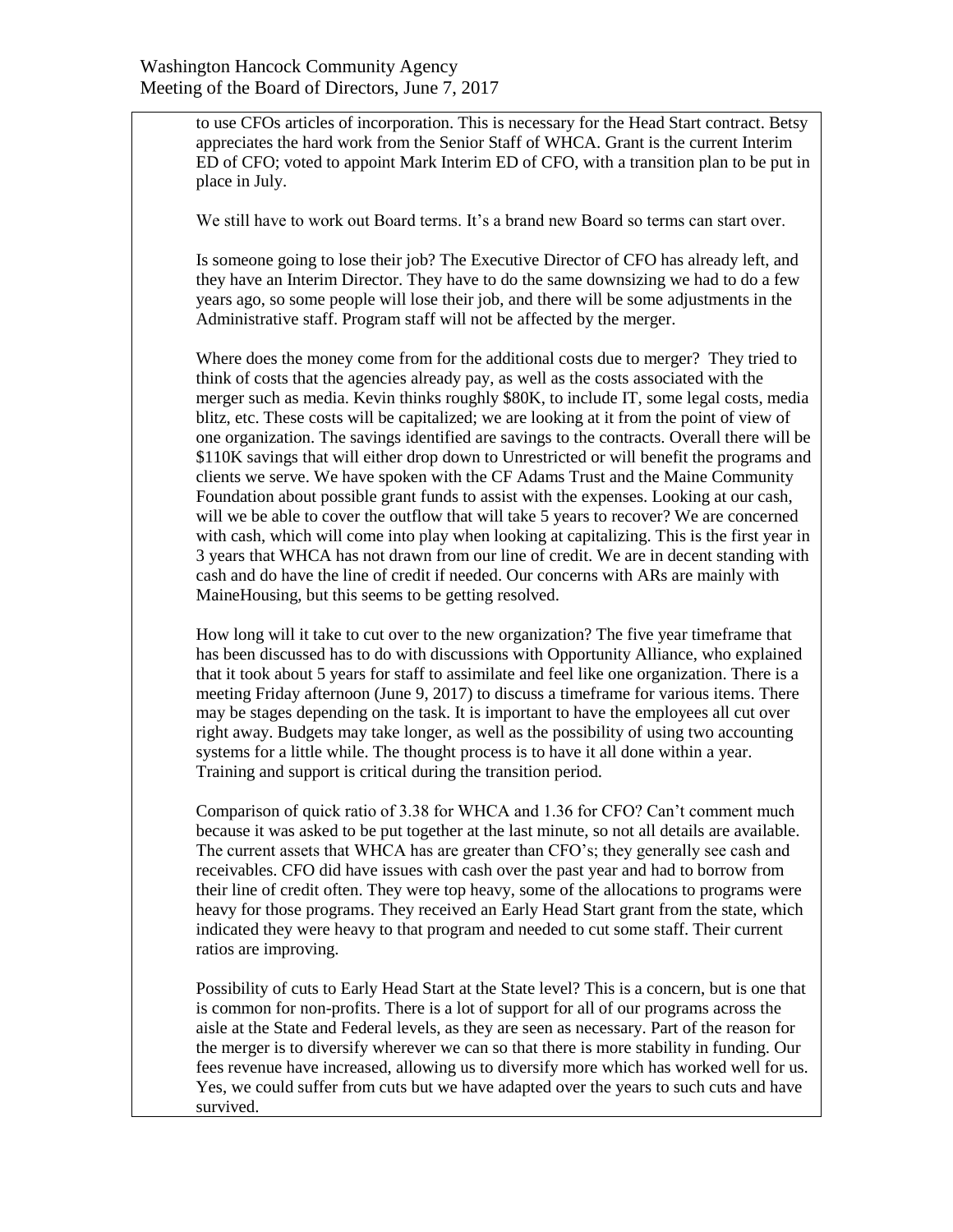**Action:** Ruth made the motion to accept the resolution, Becky seconded. Unanimous vote to approve the resolution.

5. "Resolved, to establish a program to provide automobiles to low income clients as detailed in the document entitled "Helping Hands Garage Program" and dated June 7, 2017."

**Discussion:** Mark handed out a document titled "Helping Hands Garage Program 6/5/17 Revision". The loan process was created with the intent of helping our clients build a banking relationship, as well as improve their credit. Seaboard Credit Union stated they would be willing to be the lender as long as we were able to guarantee some portion of the loan. They do have a relationship with a Credit Union in Washington County, which will be better for clients in that area. The Committee would like to try this as a pilot of 6 months or 10 loans, whichever comes first, and then the program will be re-evaluated. We get about 8 cars a year donated. They generally have been junk vehicles and more of a hassle to take. We have started to ask if the vehicle is roadworthy in order to get better vehicles. Is the \$6,000 maximum price set, or can there be an exception made? Is the subsidy in addition to the maximum price, or part of?

Due to the relationship with the bank we want to be sure of who we are sending to them for a loan. The subsidy will not be recaptured by WHCA. Can we make this program work for repair loans? Many people have vehicles but can't fix them or perform regular maintenance such as tires. Would also like to see a way to have clients save money to make repairs. We will be referring them to the Financial Coach. Change Section 3.C. to include CFO.

**Action:** The resolution is tabled to the next meeting due to some details to be worked out, as described above. Mark will get the committee back together.

### IV. Reports

- 1. Development Committee Barbara Clark A picnic or BBQ for the joint new Board? Barbara would be happy to help pull this together. The first joint meeting would be in August, possibly at McLellan Park in Milbridge?
- 2. President's Report Betsy Fitzgerald Accolades to Martha and Michelle for attending the Advanced Board Boot Camp. The presenter made Martha think; are the committees doing their job; always be thinking about next year's leadership; ask yourself why you are here (at a Board meeting). Michelle picked up on the development piece and member orientation; take the new member to all facilities and meet with certain staff; what do you want your board to be down the road, looking at diversity in regards to age, gender, specialties, knowledge. On June  $28<sup>th</sup>$  there will be a presentation on fundraising in Ellsworth by MANP. Would it be feasible to check into the cost of a board boot camp brought to our large group? Once the boards are merged, we could perhaps do a retreat rather than a board meeting one month. Bobbi will look into it. These are full-day trainings.
- 3. Executive Directors Report Mark Green We finally got the last propane tank figured out for the Milbridge project, and are full speed ahead. Looking to break ground in the fall. We have learned about an opportunity to operate a nurse bridging type program in Hancock County. Maine Coast Memorial Hospital does not want to do it and it looks like we will have the contract transferred to us on July 1. We will gain another nurse. She is looking forward to working with an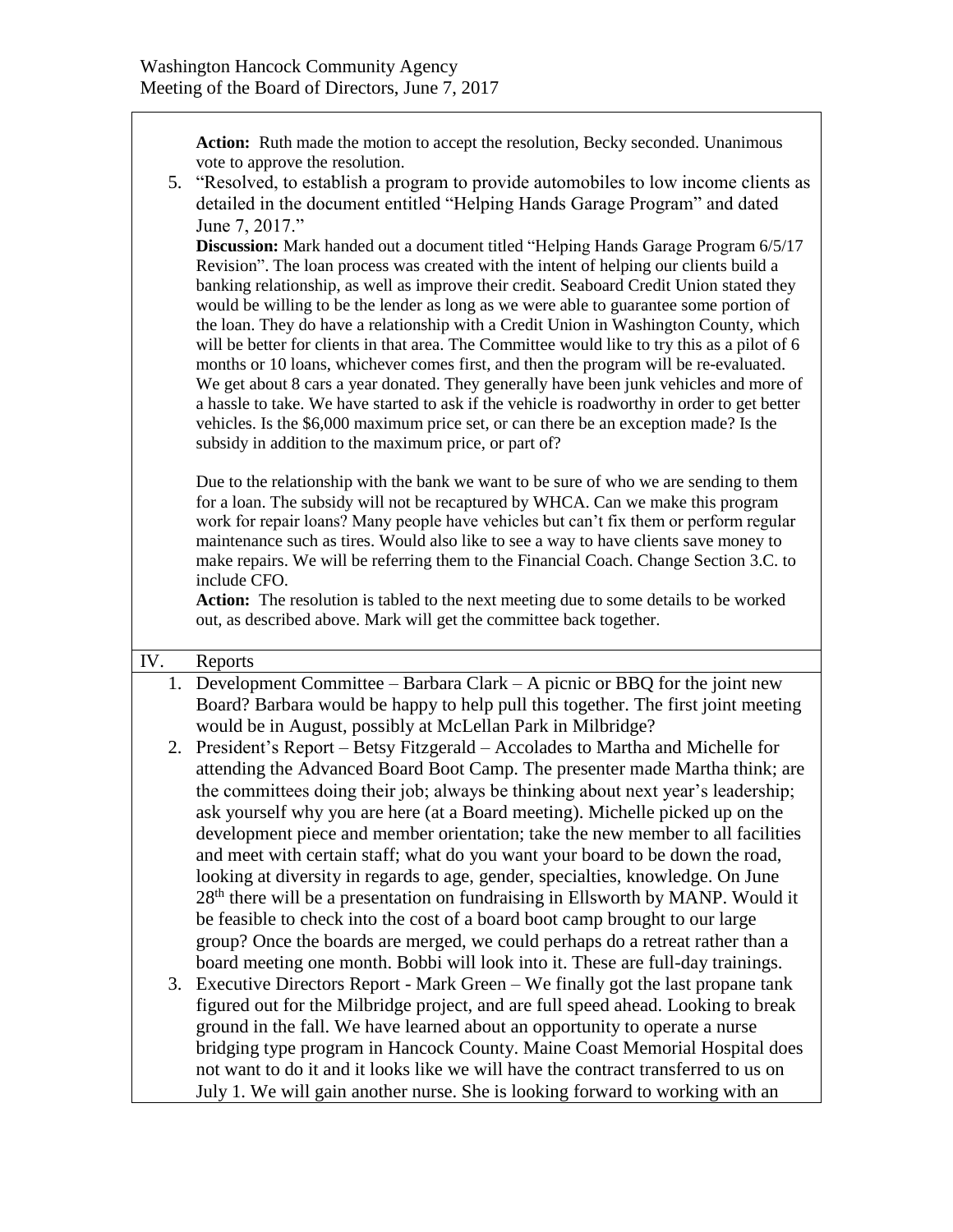agency, rather than as an independent contractor. There may also be an increase in the State budget for Public Health Nursing.

4. Finance Directors Report – Kevin Bean – The Finance Committee met last Thursday. The audit was presented and questions asked. The financials for April were reviewed. \$700K in the bank, down about \$130K from last month. Slow down in Logisticare wires and MH ARs. Once these funds start coming in cash will increase. Current YTD surplus is \$143K, decrease of \$8K from last month. Revenues and Expenses under by 8% and 9%, respectively. We are coming into the busy season for housing programs; we expected a contract from DHHS for transportation, but the State did not award the RFP and is holding off until fall. HHG is showing a deficit of \$23K. About seven vehicles remaining in inventory. One is a van that transportation will be picking up. Friendship Cottage is showing a \$33K deficit, the conservative billable hours are not coming to fruition. We need to see hours pick up for the rest of the Fiscal Year; Kevin does not see this happening and is looking at possibly a \$55K deficit. If we can reallocate some of CSBG to Friendship Cottage, it may be a \$10K deficit for Friendship Cottage. Expenses are as budgeted; it's the revenues that are down. All other programs are looking good.

A decision will need to be made regarding Friendship Cottage if it continues to run the way it is. Billable hours are those hours that a participant is using the program, whether during transport or in the building. It's not necessarily the number of people, but the number of hours. We have lost money since the inception. It may come down to the Needs Assessment and where do we need to prioritize. It is a 5-day a week operation. Seventy-five to eighty percent of the building is used by Friendship Cottage; the downstairs is licensed for the adult day program, and the upstairs is used for offices and a community meeting room.

The State is now requiring that we look at the number of jobs that are created or maintained as a result of CSBG. It is uncertain whether Friendship Cottage has the numbers to allow us to continue to use CSBG to subsidize the program. The question may be, how much does WHCA want to subsidize operations?

Why aren't we able to recruit more people? This is a question that has been difficult to answer. We have 15 participants; in April they had 1200 billable hours and in May 1000 for those same 15. We are licensed for 30, but the highest enrollment has been 18, much more than that would be more difficult. Family schedules, funding sources and the number of hours they pay, play into the fluctuation in hours. This is a monthly concern, should the Board step in and work with Anne to review operations? Mark will speak with Anne and figure out what the Advisory role is, and will bring it back to the next meeting.

5. Development and Community Services Grant Report – Written Report

| <b>Business meeting</b>                                                |  | Ron made the motion to |  |  |
|------------------------------------------------------------------------|--|------------------------|--|--|
| adjourned at 7:30 pm                                                   |  | adjourn.               |  |  |
| Respectfully submitted, Jennifer Trowbridge, Housing Services Director |  |                        |  |  |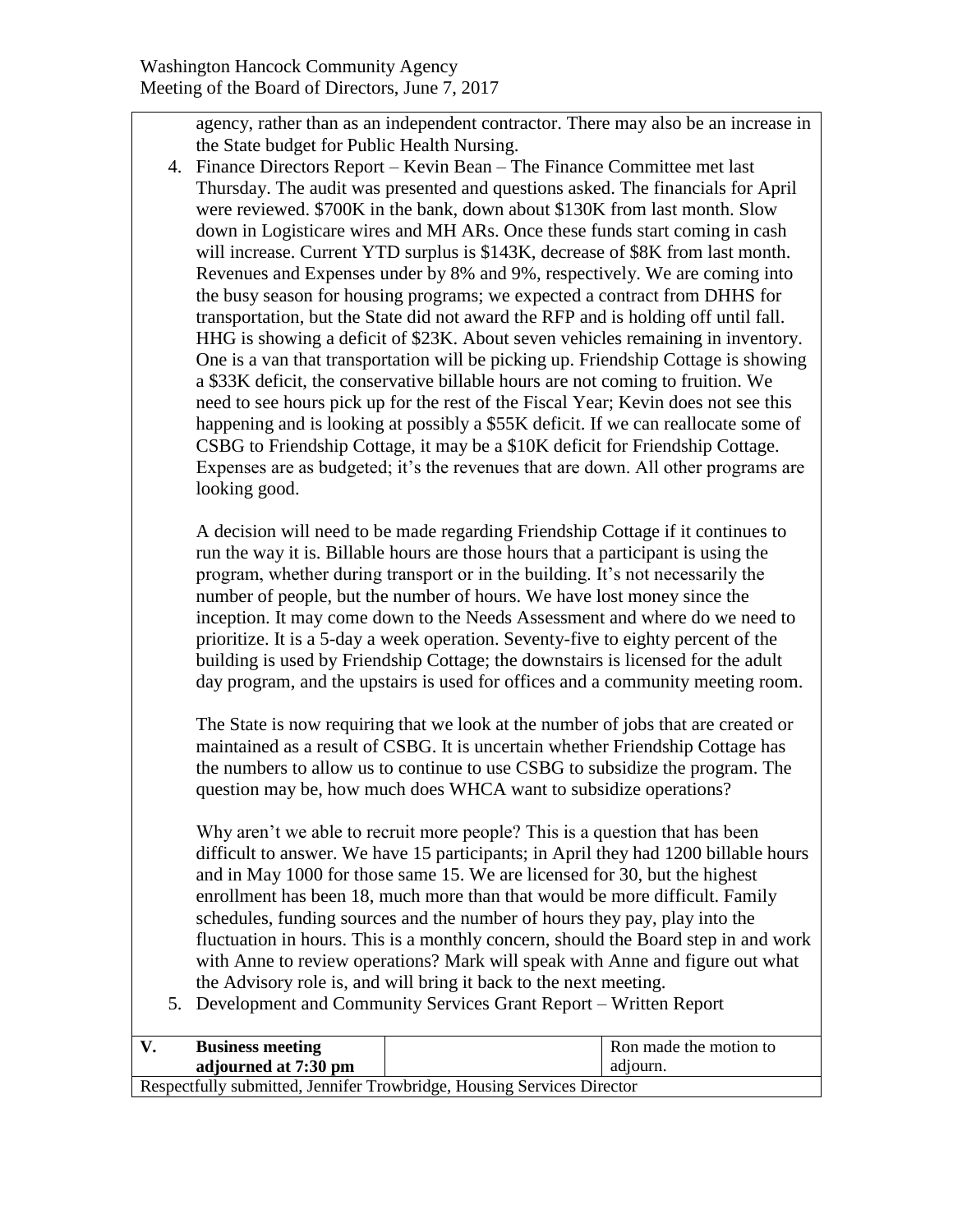# **Helping Hands Garage Program** 6/5/17 Revision

**Section 1: Purpose:** To provide an opportunity for low income families and individuals to acquire a reliable car at an affordable price.

# **Section 2: Funding**

- A. Currently funding is only available for residents of Washington County from the Boston Foundation Grant. Approximately \$40,000 is available for loans and an additional \$30,000 over the next two years for subsidy.
- B. Staff will work to find additional sources of funding for residents of both counties

## **Section 3: Eligibility**

In order to be eligible for the program applicants must meet the following criteria

- A. All applicants must live in Hancock or Washington Counties
- B. All applicants must meet the income eligibility requirements of the program
- C. All applicants must be enrolled in a program of WHCA and be referred to the Helping Hands Garage Program by a family advocate or a program director except that people who have previously received an HHG loan or who have an active application for an HHG loan on 5/30/17 shall also be eligible.
- D. Applicants must need a vehicle for transportation to work, medical appointments or to meet other commitments

### **Section 4: Loan Process**

- A. The Helping Hands Garage Administrator will verify that the applicants meet the income and other eligibility requirements of the program and will determine what if any subsidy is appropriate. The maximum subsidy will be \$2,000.
- B. The maximum vehicle price will be \$6,000.
- C. Loan eligibility, processing and servicing will be handled by the financial institution. WHCA will enter into an agreement with the financial institution to guarantee or subsidize the loan.
- **D.** It is recommended that an independent mechanic check all vehicles. Funding will be provided by WHCA

# **Section 5: Source of Vehicles**

Vehicles will come from HHG inventory, donations, private sale or a licensed dealer.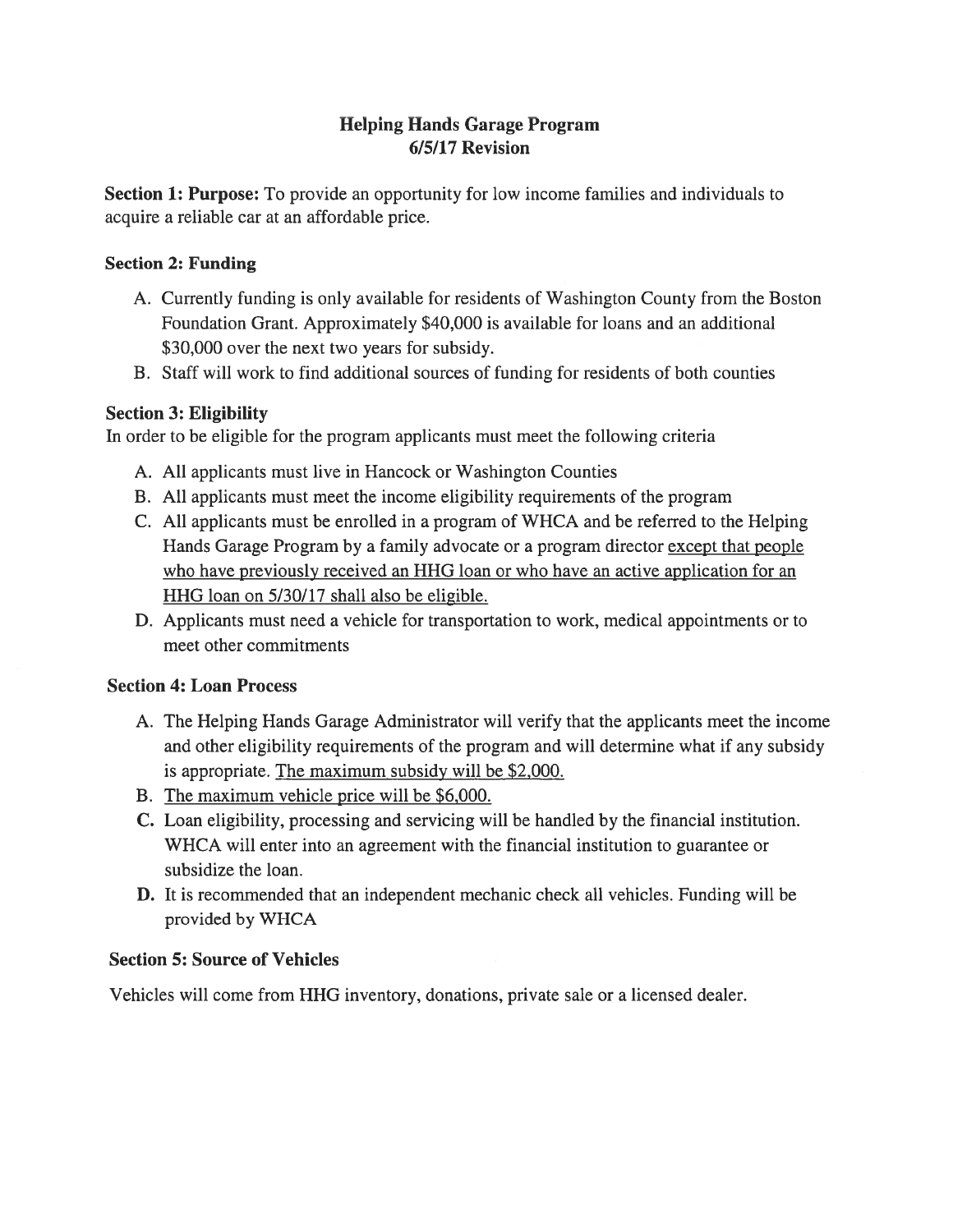### **Section 6: Donations**

The Helping Hands Garage Administrator after consultation with appropriate staff may sell donated vehicles to clients of the Family Advocacy or Head Start programs at below cost. All vehicles must be safe and have a current inspection sticker.

# **Section 7: Evaluation**

The Program Manager will contact program participants annually to conduct a short interview to determine if and how the car has helped the participant.

The Executive Director will conduct a review of the program and report back to the Board of Directors in six months of adoption of after ten loans, which ever comes first.